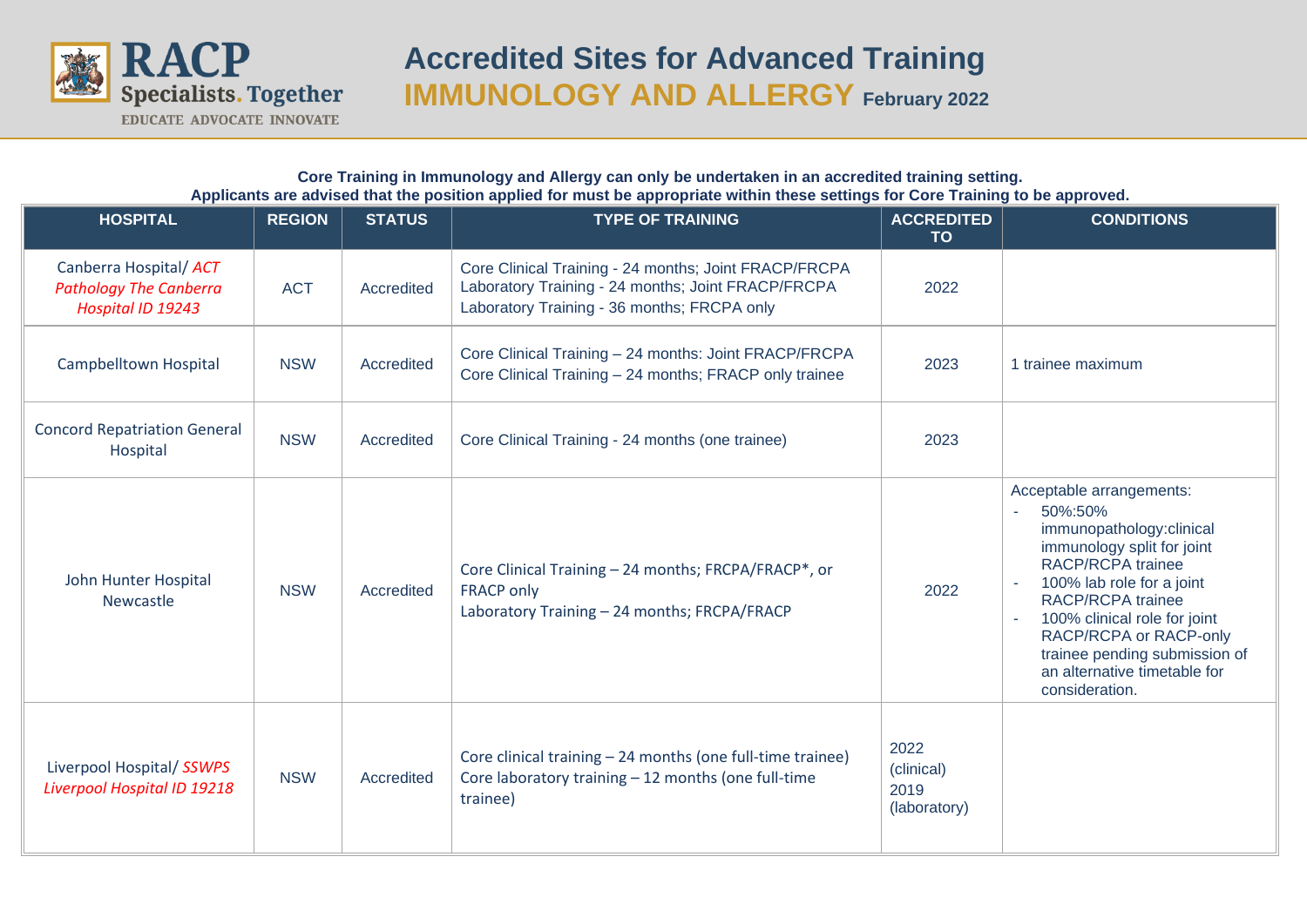| <b>HOSPITAL</b>                                                                        | <b>REGION</b> | <b>STATUS</b>             | <b>TYPE OF TRAINING</b>                                                                                                                   | <b>ACCREDITED</b><br><b>TO</b> | <b>CONDITIONS</b>                                                                                                                                                                                                                                                   |
|----------------------------------------------------------------------------------------|---------------|---------------------------|-------------------------------------------------------------------------------------------------------------------------------------------|--------------------------------|---------------------------------------------------------------------------------------------------------------------------------------------------------------------------------------------------------------------------------------------------------------------|
| Royal North Shore Hospital<br>(NSW)/ PALMS Royal North<br>Shore Hospital ID 19330      | <b>NSW</b>    | Accredited                | Laboratory training - 24 months<br>Core clinical training $-24$ months                                                                    | 2022                           | 1 clinical and 1 laboratory trainee (for<br>a total of 2 trainees) maximum.                                                                                                                                                                                         |
| Royal Prince Alfred Hospital/<br><b>SSWPS Royal Prince Alfred</b><br>Hospital ID 19258 | <b>NSW</b>    | Accredited                | Core clinical training - 24 months<br>Laboratory training - 24 months                                                                     | 2023                           | 1 clinical and 1 laboratory trainee (for<br>a total of 2 trainees) maximum.                                                                                                                                                                                         |
| St Vincent's Hospital / SydPath<br>St Vincent's Hospital ID 19281                      | <b>NSW</b>    | Extended<br>accreditation | Laboratory training - 24 months; Joint FRACP/FRCPA<br>trainees<br>Laboratory training - up to 48 months; FRCPA only trainee               | 2022                           |                                                                                                                                                                                                                                                                     |
| Sydney Children's Hospital                                                             | <b>NSW</b>    | Accredited                | Core Clinical Training - 24 months                                                                                                        | 2021                           |                                                                                                                                                                                                                                                                     |
| The Children's Hospital at<br>Westmead ID 20510                                        | <b>NSW</b>    | Accreditated              | Core clinical training - 24 months; Joint FRACP/FRCPA and<br>FRACP only trainee*<br>Laboratory Training - 12 months; Joint FRACP/FRCPA ** | 2022                           | *Suitable for two advanced trainees<br>trainees<br>** Joint FRACP/FRCPA trainee could<br>undertake 50% core clinical and 50%<br>laboratory training for up to two<br>years; however, only one trainee<br>could occupy a 50% laboratory<br>position at any one time. |
| Westmead Hospital/ ICPMR<br><b>Westmead Hospital ID 19257</b>                          | <b>NSW</b>    | Accredited                | Core clinical training - 24 months<br>Laboratory Training - 24 months                                                                     | 2023                           | 1 clinical and 1 laboratory trainee (for<br>a total of 2 trainees) maximum.                                                                                                                                                                                         |
| <b>Greenslopes Private Hospital</b>                                                    | <b>QLD</b>    | Accredited                | Core Clinical Training - 12 months                                                                                                        | 2022                           |                                                                                                                                                                                                                                                                     |
| <b>HOSPITAL</b>                                                                        | <b>REGION</b> | <b>STATUS</b>             | <b>TYPE OF TRAINING</b>                                                                                                                   | <b>ACCREDITED</b><br><b>TO</b> | <b>CONDITIONS</b>                                                                                                                                                                                                                                                   |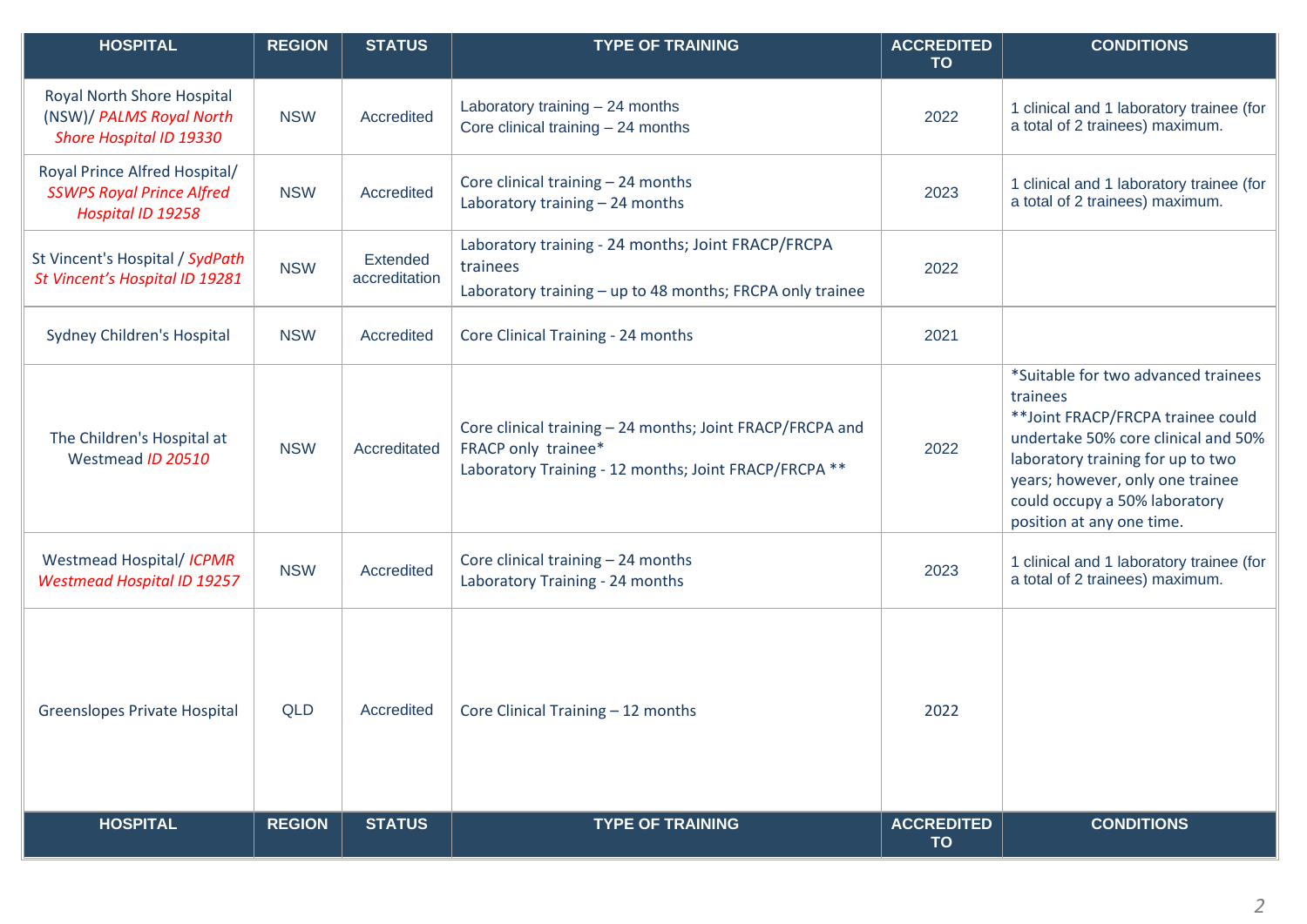| Princess Alexandra Hospital/<br><b>Pathology Queensland</b><br>Princess Alexandra Hospital ID<br>19192                   | <b>QLD</b>    | Accredited    | Core Clinical Training - 24 months                                                                                     | 2022                           | 2 trainees maximum.                                                                                             |
|--------------------------------------------------------------------------------------------------------------------------|---------------|---------------|------------------------------------------------------------------------------------------------------------------------|--------------------------------|-----------------------------------------------------------------------------------------------------------------|
| Royal Brisbane & Women's<br>Hospital                                                                                     | <b>QLD</b>    | Accredited    | Core Clinical Training - 12 months                                                                                     | 2022                           | 1 trainee maximum.                                                                                              |
| <b>Sunshine Coast University</b><br>Hospital                                                                             | <b>QLD</b>    | Accredited    | Core Clinical Training - 12 months                                                                                     | 2023                           | 1 trainee maximum.                                                                                              |
| <b>Pathology Queensland Central</b><br>Laboratory Royal Brisbane and<br>Women's Hospital ID 19206                        | <b>QLD</b>    | Accredited    | Laboratory Training - 24 months; joint FRACP/FRCPA<br>trainee*<br>Laboratory Training - 48 months; FRCPA only trainee* | 2022                           | 2 trainees maximum                                                                                              |
| Queensland Children's<br><b>Hospital (formerly Lady</b><br>Cilento Children's Hospital)                                  | <b>QLD</b>    | Accredited    | Core clinical training $-24$ months                                                                                    | 2022                           | 2 trainees maximum                                                                                              |
| <b>Flinders Medical Centre</b><br>(Paeds) / SA Pathology<br><b>Flinders Medical Centre ID</b><br>19143                   | <b>SA</b>     | Accredited    | 50% Core Clinical and 50% Core Laboratory Training                                                                     | 2022                           | 1 Trainee maximum                                                                                               |
| Royal Adelaide Hospital,<br>Pathology/ SA Pathology<br><b>Frome Road IMVS Royal</b><br><b>Adelaide Hospital ID 19312</b> | <b>SA</b>     | Accredited    | Core Clinical Training - 24 months<br>Laboratory Training - 24 months                                                  | 2024                           | Two trainees total:<br>One trainee for core clinical<br>training<br>One trainee for core laboratory<br>training |
| <b>HOSPITAL</b>                                                                                                          | <b>REGION</b> | <b>STATUS</b> | <b>TYPE OF TRAINING</b>                                                                                                | <b>ACCREDITED</b><br><b>TO</b> | <b>CONDITIONS</b>                                                                                               |
| Women's and Children's<br>Hospital, Adelaide                                                                             | <b>SA</b>     | Accredited    | Core Clinical Training - 12 months                                                                                     | 2022                           | 1 trainee maximum                                                                                               |
| <b>Alfred Hospital</b>                                                                                                   | <b>VIC</b>    | Accredited    | Core Clinical Training - 24 months                                                                                     | 2022                           |                                                                                                                 |
| <b>Epworth Health</b>                                                                                                    | <b>VIC</b>    | Accredited    | Core Clinical Training - 12 months                                                                                     | 2023                           | 1 trainee maximum<br>Associated site: Royal Children's<br>Hospital, VIC                                         |
| Royal Children's Hospital (Vic)/<br><b>W&amp;CH Royal Children's</b><br>Hospital ID 19287                                | <b>VIC</b>    | Accredited    | Core Clinical Training - 24 months*<br>Laboratory Training - 12 months**                                               | 2022                           | * suitable for two advanced trainees<br>** suitable for one advanced trainee                                    |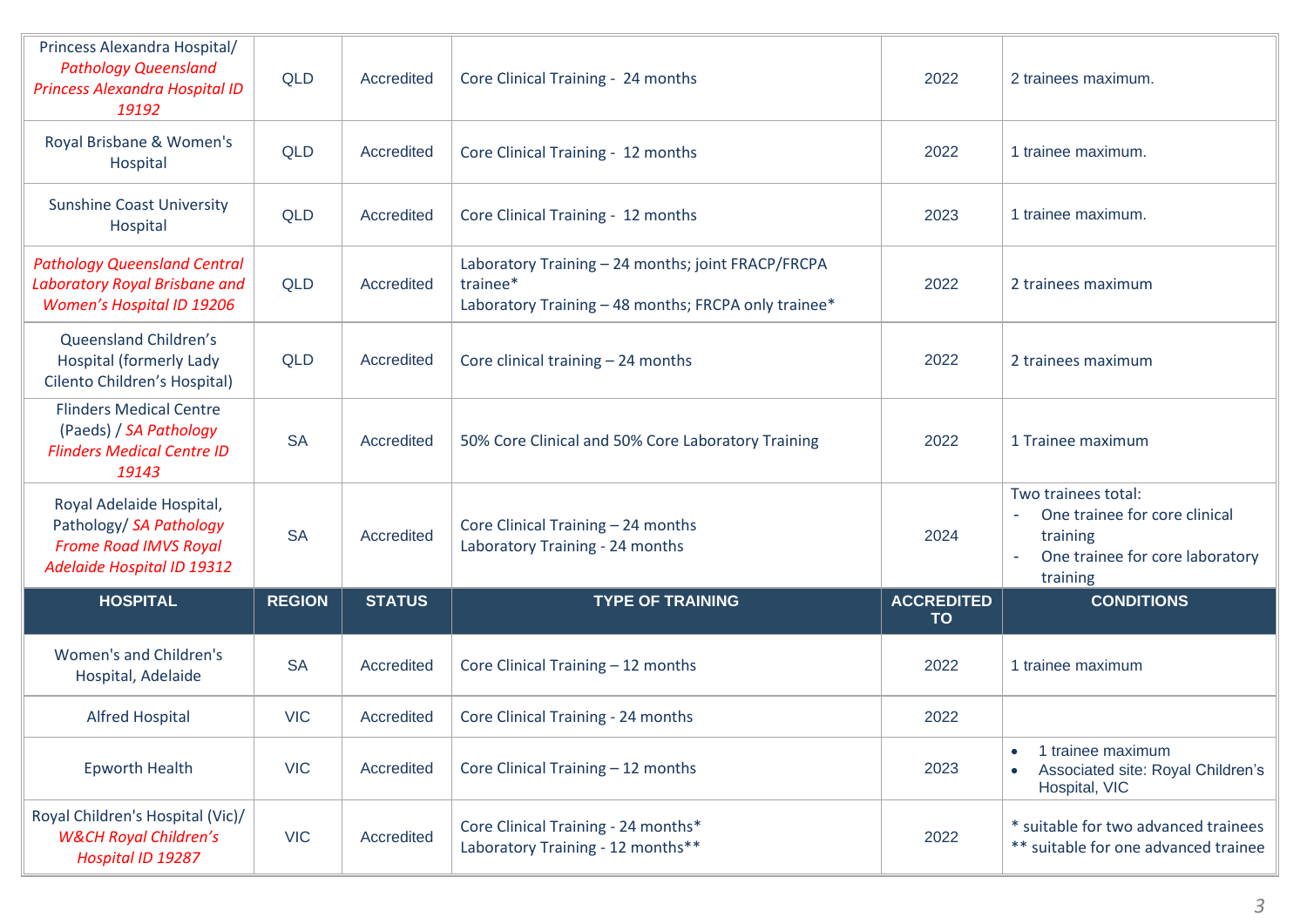| Royal Melbourne Hospital/<br><b>Melbourne Health Shared</b><br><b>Pathology Service Royal</b><br>Melbourne Hospital ID 19211             | <b>VIC</b>            | Accredited    | Core Clinical Training - 36 months; FRACP/FRCPA or<br><b>FRACP-only trainee*</b><br>Laboratory Training - 12 months ; Joint FRACP/FRCPA<br>trainee or FRACP-only trainee* | 2022                           | *This is to be undertaken as 2<br>positions:<br>One 100% core clinical position<br>for up to 24 months, and<br>One 50:50<br>clinical:immunopathology<br>position for up to 24 months for<br>one joint RACP/RCPA trainee<br>(totalling 12 months core<br>laboratory and 12 months core<br>clinical training), or one RACP-<br>only trainee (totalling 12 months<br>core clinical and 12 months non-<br>core training) |
|------------------------------------------------------------------------------------------------------------------------------------------|-----------------------|---------------|---------------------------------------------------------------------------------------------------------------------------------------------------------------------------|--------------------------------|----------------------------------------------------------------------------------------------------------------------------------------------------------------------------------------------------------------------------------------------------------------------------------------------------------------------------------------------------------------------------------------------------------------------|
| Fiona Stanley Hospital/<br><b>PathWest Fiona Stanley</b><br><b>Hospital Network Laboratory</b><br>ID 28584                               | <b>WA</b>             | Accredited    | Core Clinical training - 12 months<br>Core Laboratory Training - 12 months                                                                                                | 2022                           | Two trainees total:<br>One trainee for core clinical<br>training<br>One trainee for core laboratory<br>training                                                                                                                                                                                                                                                                                                      |
| <b>HOSPITAL</b>                                                                                                                          | <b>REGION</b>         | <b>STATUS</b> | <b>TYPE OF TRAINING</b>                                                                                                                                                   | <b>ACCREDITED</b><br><b>TO</b> | <b>CONDITIONS</b>                                                                                                                                                                                                                                                                                                                                                                                                    |
|                                                                                                                                          |                       |               |                                                                                                                                                                           |                                |                                                                                                                                                                                                                                                                                                                                                                                                                      |
| Royal Perth Hospital                                                                                                                     | <b>WA</b>             | Accredited    | Core Clinical Training - 12 months (one trainee)                                                                                                                          | 2022                           |                                                                                                                                                                                                                                                                                                                                                                                                                      |
| <b>Sir Charles Gairdner</b><br>Hospital(QEII)/ PathWest QEII<br><b>Medical Centre (Sir Charles</b><br><b>Gairdner Hospital) ID 19198</b> | <b>WA</b>             | Accredited    | Core Clinical Training - 24 months<br>Core Laboratory Training - 24 months                                                                                                | 2024                           |                                                                                                                                                                                                                                                                                                                                                                                                                      |
| <b>Auckland City Hospital</b>                                                                                                            | <b>New</b><br>Zealand | Accredited    | Core Clinical Training - 24 months; Joint FRACP/FRCPA<br>trainee or FRACP-only trainee                                                                                    | 2022                           |                                                                                                                                                                                                                                                                                                                                                                                                                      |
| Wellington SCL and Capital<br>and Coast DHB                                                                                              | <b>New</b><br>Zealand | Accredited    | Core Clinical Training - 12 months*<br>Core Laboratory Training - 12 months*                                                                                              | 2022                           | *This is one position to be<br>undertaken over 24 months as 50%<br>core clinical and 50% core laboratory<br>training.                                                                                                                                                                                                                                                                                                |